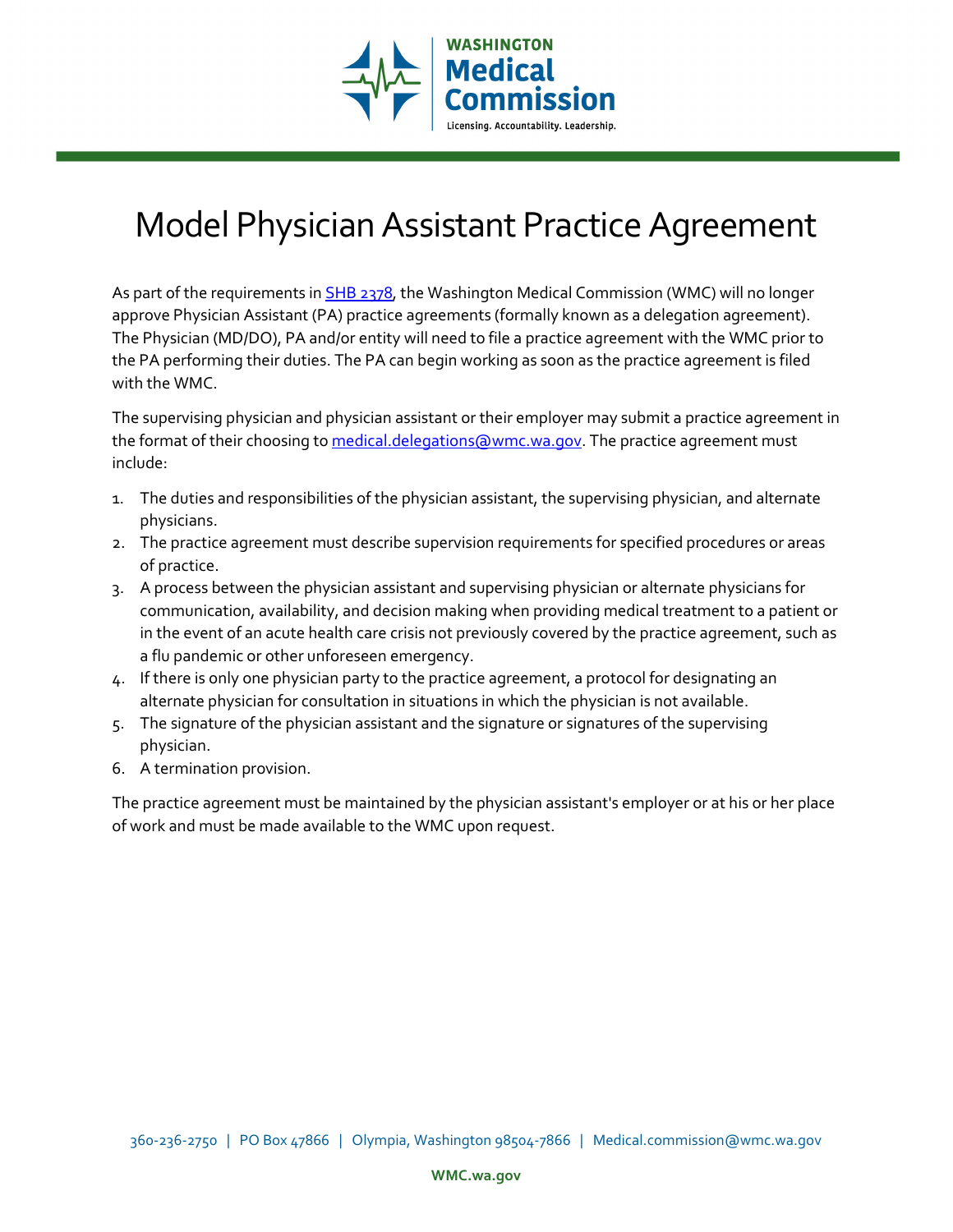

Model Practice Agreement

Physician Assistant Supervision:

Supervision of the physician assistant by a MD/DO is the defining hallmark of PA practice. The primary supervisor and the physician assistant should agree upon a plan of supervision based on the physician assistant's training and experience. Specified record reviews and periodic performance evaluations should be part of that plan. Adjustments to the plan should reflect the physician assistant's on-going practice.

Scope of Practice:

PAs may only provide those services that they are competent to perform based on their education, training, and experience and which are consistent with this delegation agreement. The supervising physicians and the PA shall determine which procedures may be performed and the degree of supervision under which the PA performs the procedure. The supervising physician for any physician assistant must not allow that PA to practice in any area of medicine or surgery that is beyond the physicians own usual scope of expertise and practice.

Describe the scope of practice and duties and agreed to by the sponsoring physician and PA.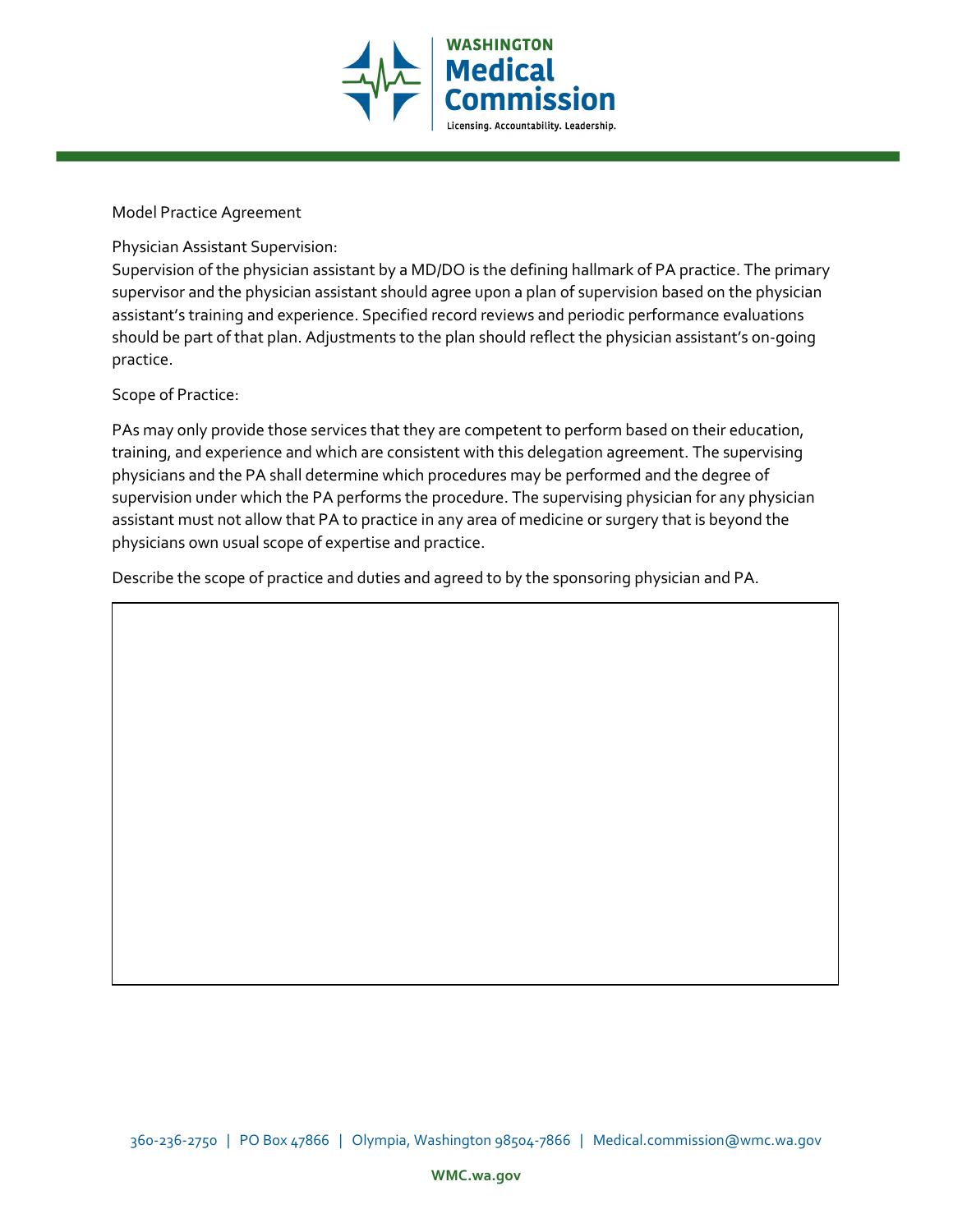

## **Physician Assistant (PA) Information**

| Physician Assistant Name           |  |
|------------------------------------|--|
| PA WA License Number               |  |
| Specialty or Practice Area of this |  |
| <b>Practice Agreement</b>          |  |
| Currently NCCPA Certified?         |  |
| <b>Certification Number</b>        |  |
| PA Email                           |  |
| PA Phone Number                    |  |

## **Primary Supervising Physician (MD / DO) Information**

| Physician Name                        |  |
|---------------------------------------|--|
| Physician WA License Number           |  |
| <b>Practice Specialty</b>             |  |
| Email                                 |  |
| <b>Phone Number</b>                   |  |
| Does the primary supervising          |  |
| physician have other active practice  |  |
| agreements?                           |  |
| Sponsoring physician primary practice |  |
| site address                          |  |

### **Alternate Physician Information**

| Name                      |  |
|---------------------------|--|
| <b>WA License Number</b>  |  |
| <b>Practice Specialty</b> |  |
| Email                     |  |
| Phone Number              |  |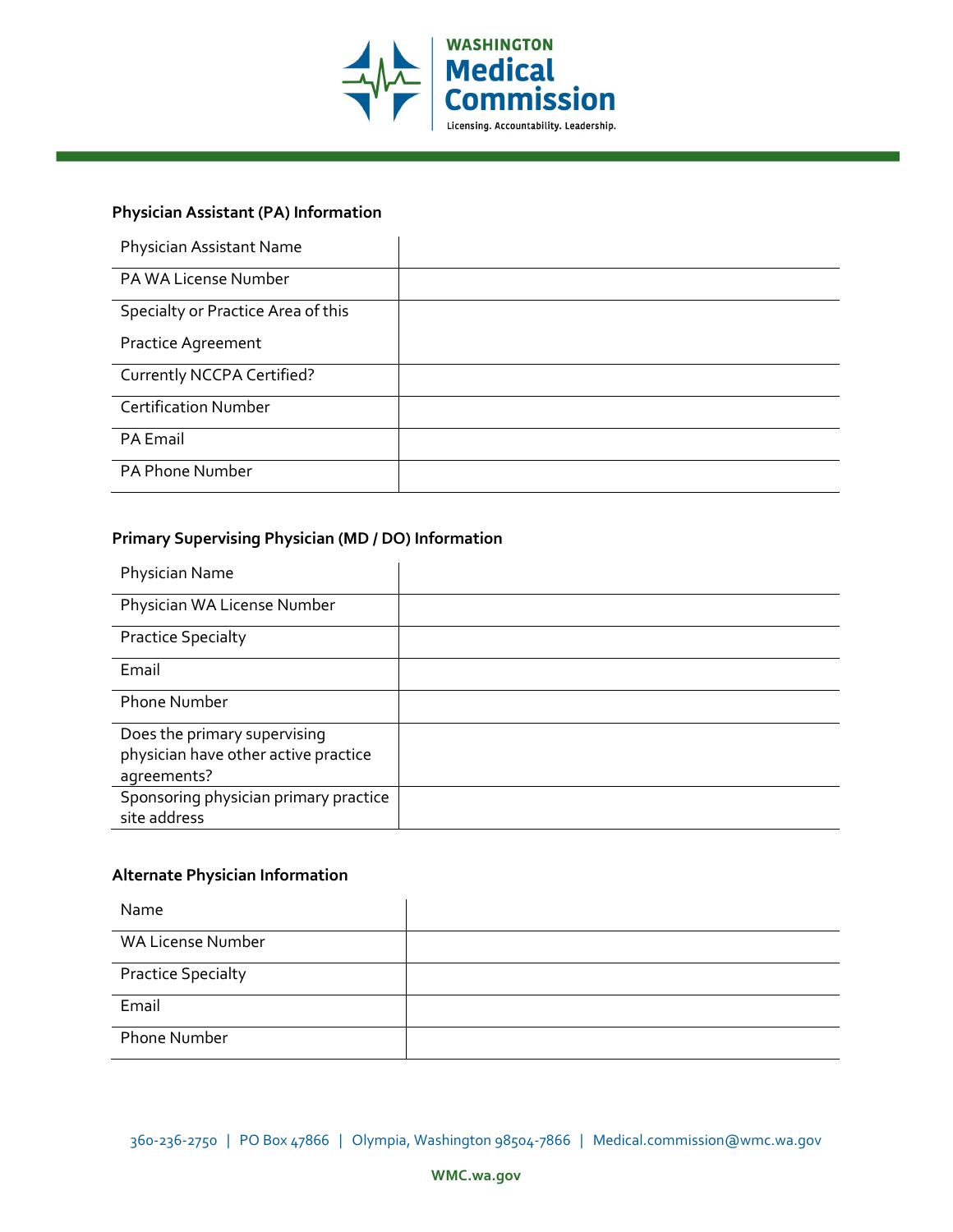

| Protocol for designating an alternate    |  |
|------------------------------------------|--|
| physician for consultation in situations |  |
| in which the physician is not available  |  |

Are you requesting a delegation agreement approval for:

- $\Box$  An individual supervising physician (named previously).
- $\Box$  An individual physician (named previously) plus one or more alternate supervising physicians.
- $\Box$  A physician group practice.

| Physician Group Business name                    |  |
|--------------------------------------------------|--|
| Physician Group Address                          |  |
| Name of Primary Point of Contact                 |  |
| <b>Email for Business Group Primary</b>          |  |
| Phone Number for Group Primary                   |  |
| Direct Phone Number for the Medical Staff Office |  |

Will the PA be practicing 25% of the time or more at the same site as the sponsoring physician? Yes / No

Indicate the collaboration / communication model to be used in this agreement:

- $\Box$  Sponsoring physician will be available by direct communication via synchronous technology for assistance at any time the physician assistant is providing medical services. Approved synchronous technology includes two-way video conferencing or telephone. Quality assurance or peer review program in place to review care provided. If no formal program, regular periodic meetings and potential chart review.
- $\Box$  Sponsoring physician will be available for face-to-face and phone consults as needed. Chart review will take place for 30-60 days, then as needed after. Periodic meetings as needed and annual performance evaluations.
- $\Box$  Sponsoring physician will have face-to-face discussions, joint rounding, conference calls, performance evaluations, PA notes will be regularly evaluated, and on site observations will occur monthly.
- $\square$  Surgical Assist Services. Discussions during cases and post operatively will take place as needed

Other: